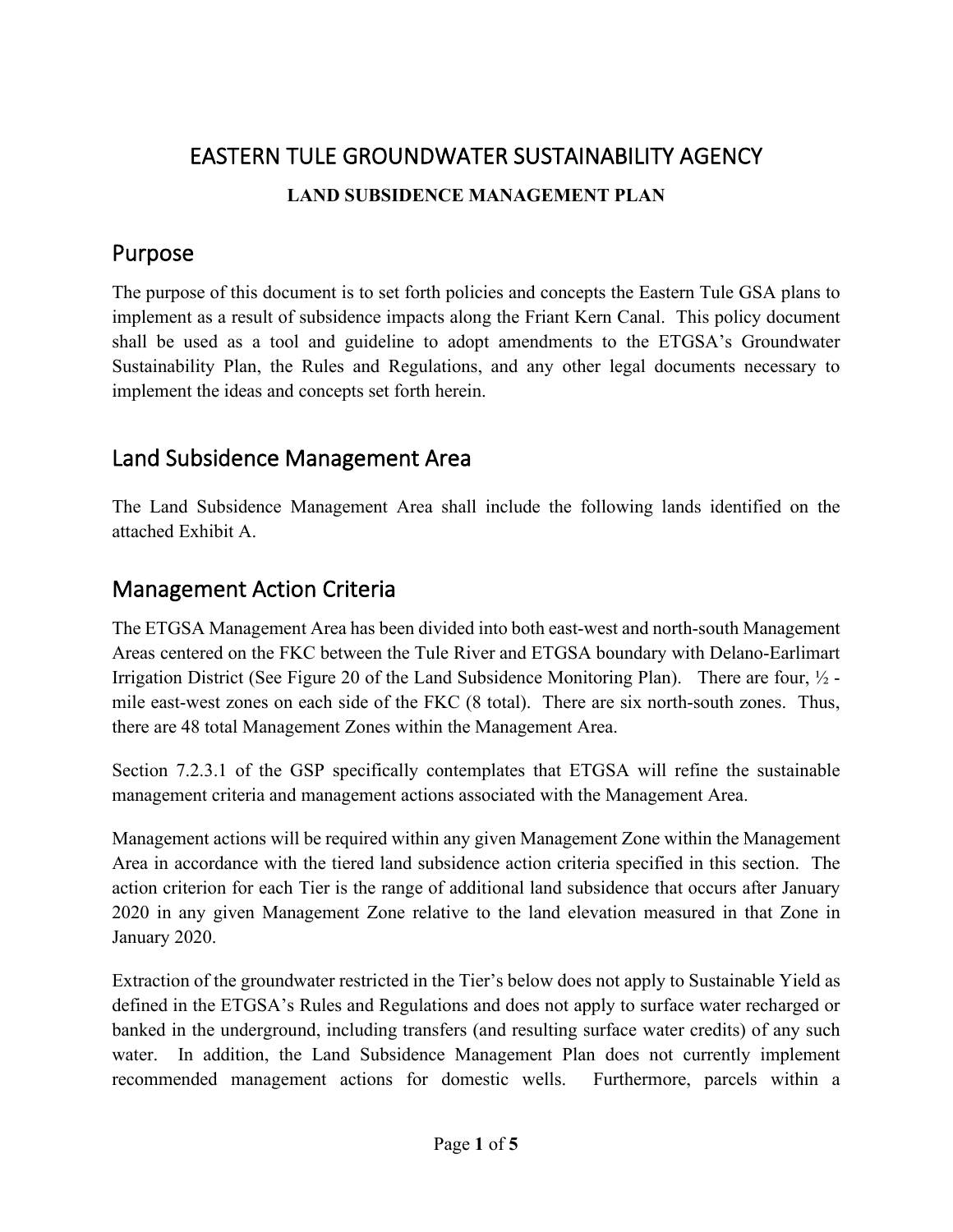Management Zone without any groundwater extraction are not subject to any of the below management actions.

#### **Immediate Actions for Plan Irrespective of Level of Subsidence**

#### **Land Subsidence Monitoring Program**

- Expand existing Land Subsidence Monitoring Program to include additional benchmarks, monitored quarterly, to identify rates of subsidence
- Develop Existing Well Database for the Management Area, with location and information on each well.

## **Projects**

- Infrastructure projects to supply surface water to areas with limited access.
- Construction of Aquifer Storage and Recovery (ASR) wells to allow for storage and recovery of water.
- Purchasing easements for a set aside program (short term or long term).
- In Lieu Program Option (*Water Code* § 10726.2(b)):
	- o Parcels receiving, or with the possibility of receiving, surface water could develop programs with relevant surface water entities to receive either surface water, or groundwater from other areas, to be delivered to said lands.
- Land Repurposing Program
	- o Develop conservation easements, either between the landowner and GSA or other groups. (*Water Code* § 10726.2(a).)
	- o Partner with local groups to further develop Land Fallowing Program and apply for grant funds.

## **Project Funding**

- Transitional Water Penalty Revenue
- Grant Funding

Projects, opportunities, and allocation of funding would be evaluated and recommended by an ETGSA Committee assigned to review and allocate transitional water funds received. At a minimum, penalty revenue collected from within the Management Area will be allocated for the potential projects within the Management Area.

#### **Outreach**

• Provide outreach workshops to landowners within the Management Area.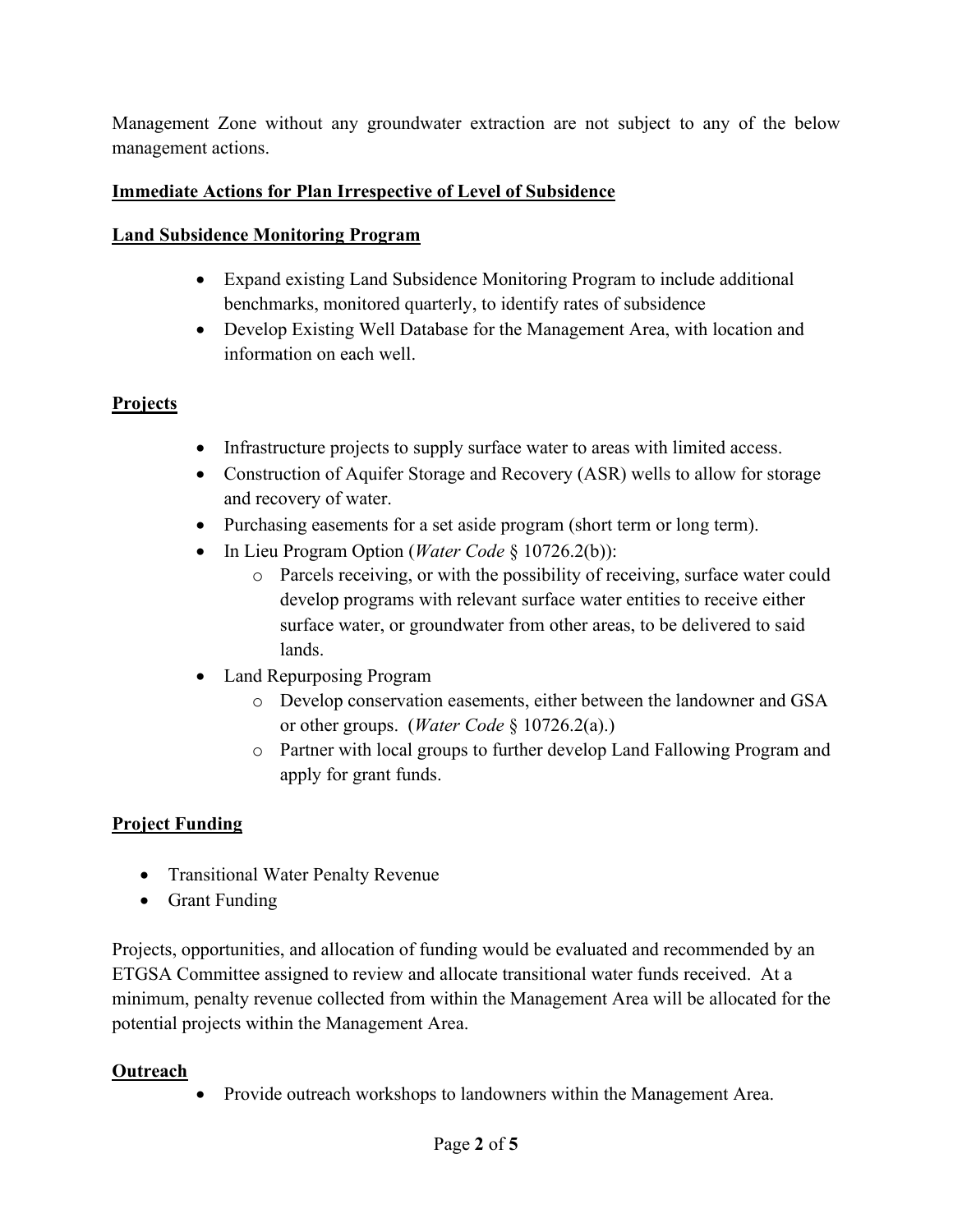#### **Subbasin**

• Continue to monitor and evaluate subbasin contributions to land subsidence.

#### **Extractions Outside the Management Area**

• Encourage voluntary pumping of all water outside the Management Area (e.g. some land owners can pump from areas of their property that are adjacent but outside the Management Area to supply irrigation demands within the Management Area).

#### **Tier 1: Land Subsidence Between 0 ft and 1.49 ft**

• Propose revisions to ETGSA Recharge and Banking Policies to limit pumping from ASR or groundwater banking/recharge projects to the volume of water recharged minus an established leave behind. Pumping of recharged water outside of irrigation/water districts would be limited to 90 percent of water so recharged (e.g. 10 percent "leave behind").

#### Tier 2: Land Subsidence Between 1.50 ft and 2.00 ft

All actions in Tier 1 apply plus the following additional management actions:

- Limit extractions within the Management Area to  $60\%$ \* of available Tier 1 Penalty Allocation. (*Water Code* § 10726.4(a)(2).) Any wells implementing pumping of any water 600 ft below land surface will require a meter and reporting of the data monthly to the ETGSA staff, and subject to meter specifications as defined in the ETGSA Rules and Regulations.
- The remaining 40% of Tier 1 Penalty Allocation is available to be extracted or transferred outside of the Management Area, provided such use and transfer is otherwise consistent with the ETGSA Rules and Regulations.

#### Tier 3: Land Subsidence Between 2.00 ft and 2.49 ft

All actions in Tier 1 and Tier 2 apply plus the following additional management actions:

• Limit extractions within the Management Area to 30%\* of available Tier 1 Penalty Allocation. (*Water Code* § 10726.4(a)(2).) Any wells implementing pumping of any water 600 ft below land surface will require a meter and reporting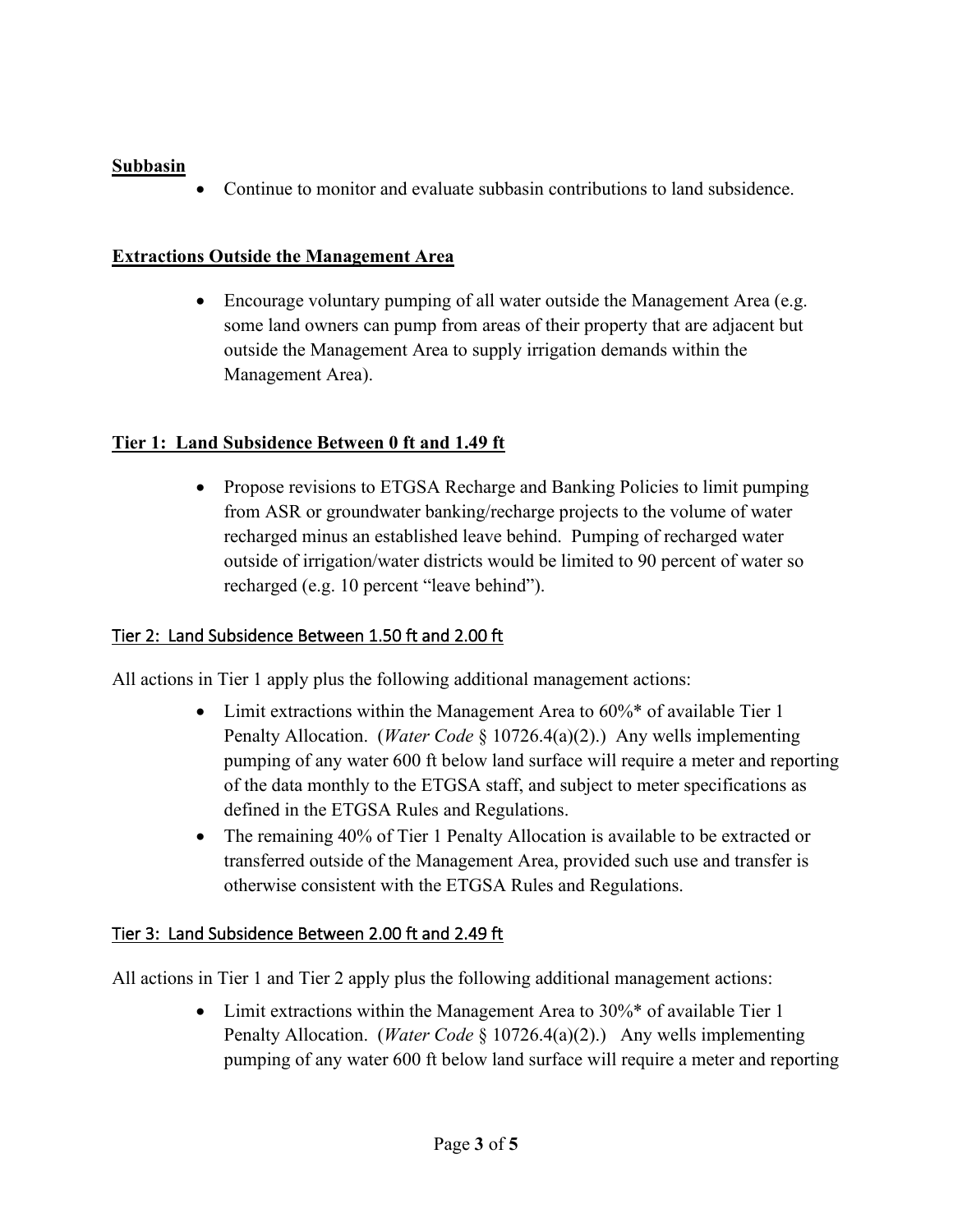of the data monthly to the ETGSA staff, and subject to meter specifications as defined in the ETGSA Rules and Regulations.

• The remaining 70% of Tier 1 Penalty Allocation is available to be extracted and or transferred outside of the Management Area, provided such use and transfer is otherwise consistent with the ETGSA Rules and Regulations.

### Tier 4: Land Subsidence Between 2.50 ft and 2.99 ft

All actions in Tiers 1 through Tier 3 apply plus the following additional management actions:

• No extraction of Tier 1 Penalty Allocation within the Management Area. (*Water Code* § 10726.4(a)(4).) Extraction of Tier 1 can occur in the Management Area if analyses and data are provided to demonstrate that it will not result in additional land subsidence.

Initial land elevations for each of the 48 Management Zones and the basis for those measurements are provided in Table 2. Changes in land elevation within each Management Zone will be evaluated and interpolated on an annual basis based on measurements recorded at established benchmarks and, if available, analysis of InSAR data. Change in land surface elevation throughout the Management Area will be documented in the LSMP annual report (see Section 8 of the Land Subsidence Monitoring Plan) and submitted to the Land Subsidence Monitoring Committee (see Section 7 of the Land Subsidence Monitoring Plan) for review and comment. If the cumulative land subsidence average within a Management Zone exceeds the criterion of its current Tier, the Land Subsidence Monitoring Committee will recommend to the ETGSA Board that the next higher Tier go into effect in the Management Area, effective October 1 of that year.

As land subsidence has been observed throughout the entire Management Zones since 2020 (see Figures 3 and 7 of the Land Subsidence Monitoring Plan), Tier 1 management actions initially apply to all Management Zones.

*\*As additional data becomes available and as projects, monitoring, and management actions are implemented, the groundwater flow model used to estimate the percentage reduction of Tier 1 extractions within the Management Area may be adjusted to reflect new data.*